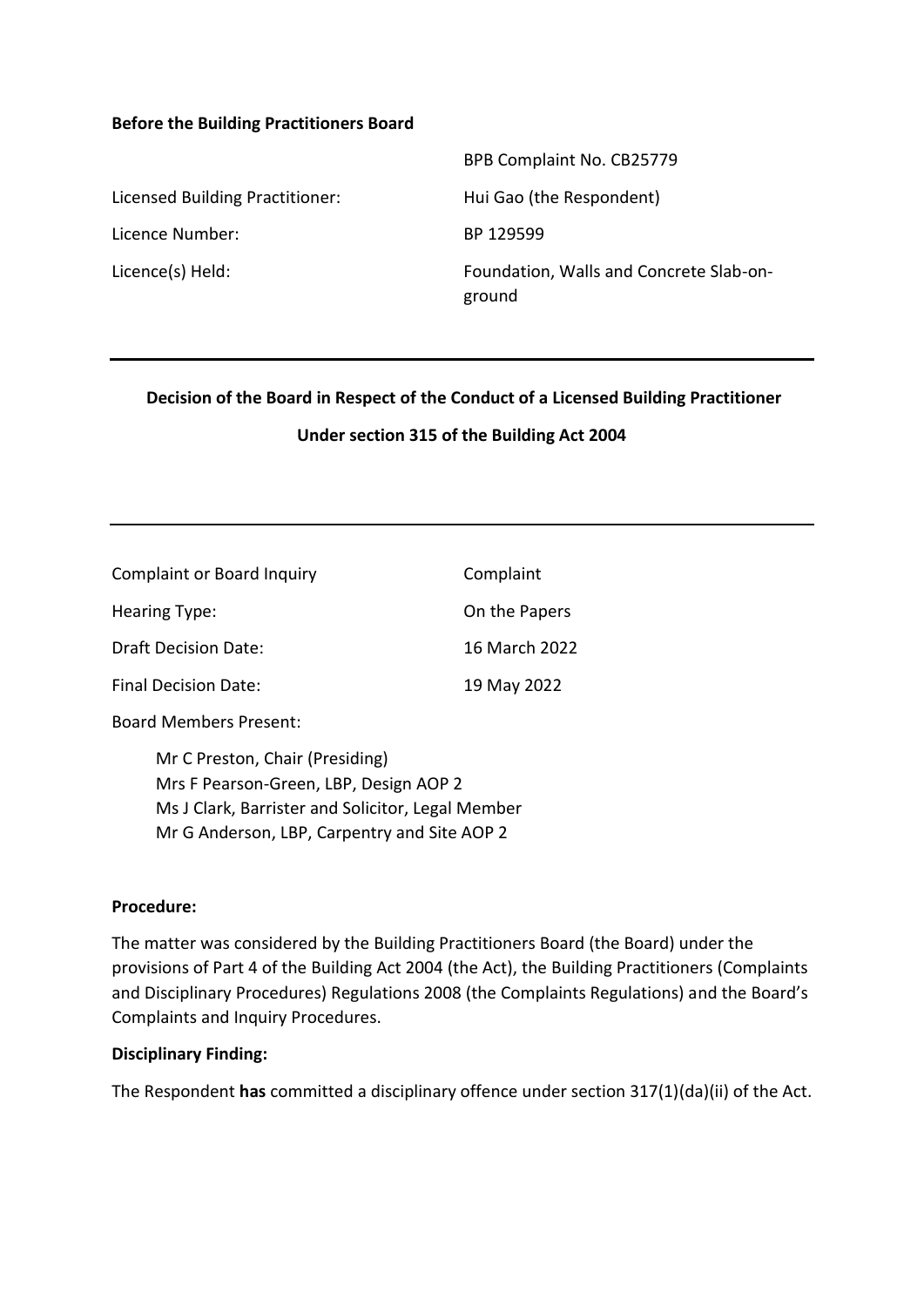# **Contents**

# <span id="page-1-0"></span>**Summary of the Board's Final Decision**

[1] The Respondent failed to provide a record of work on completion of restricted building work. He is fined \$1,500 and ordered to pay costs of \$500. The disciplinary outcome will be recorded on the Register of Licensed Building Practitioners for a period of three years.

# <span id="page-1-1"></span>**The Charges**

- [2] On 16 March 2022, the Board received a Registrar's Report in respect of a complaint about the conduct of the Respondent.
- [3] Under regulation 10 of the Complaints Regulations, the Board must, on receipt of the Registrar's Report, decide whether to proceed no further with the complaint because regulation 9 of the Complaints Regulations applies.
- [4] While the Registrar recommended that regulation (9)(f)(ii) applied, the Board noted evidence that regulation 9 did not apply in this case.
- [5] Having received the report, the Board decided that regulation 9 did not apply. Under regulation 10 the Board is required to hold a hearing.
- [6] The Board's jurisdiction is that of an inquiry. Complaints are not prosecuted before the Board. Rather, it is for the Board to carry out any further investigation that it considers is necessary prior to it making a decision. In this respect, the Act provides that the Board may regulate its own procedures<sup>1</sup>. It has what is described as a summary jurisdiction in that the Board has a degree of flexibility in how it deals with

<sup>1</sup> Clause 27 of Schedule 3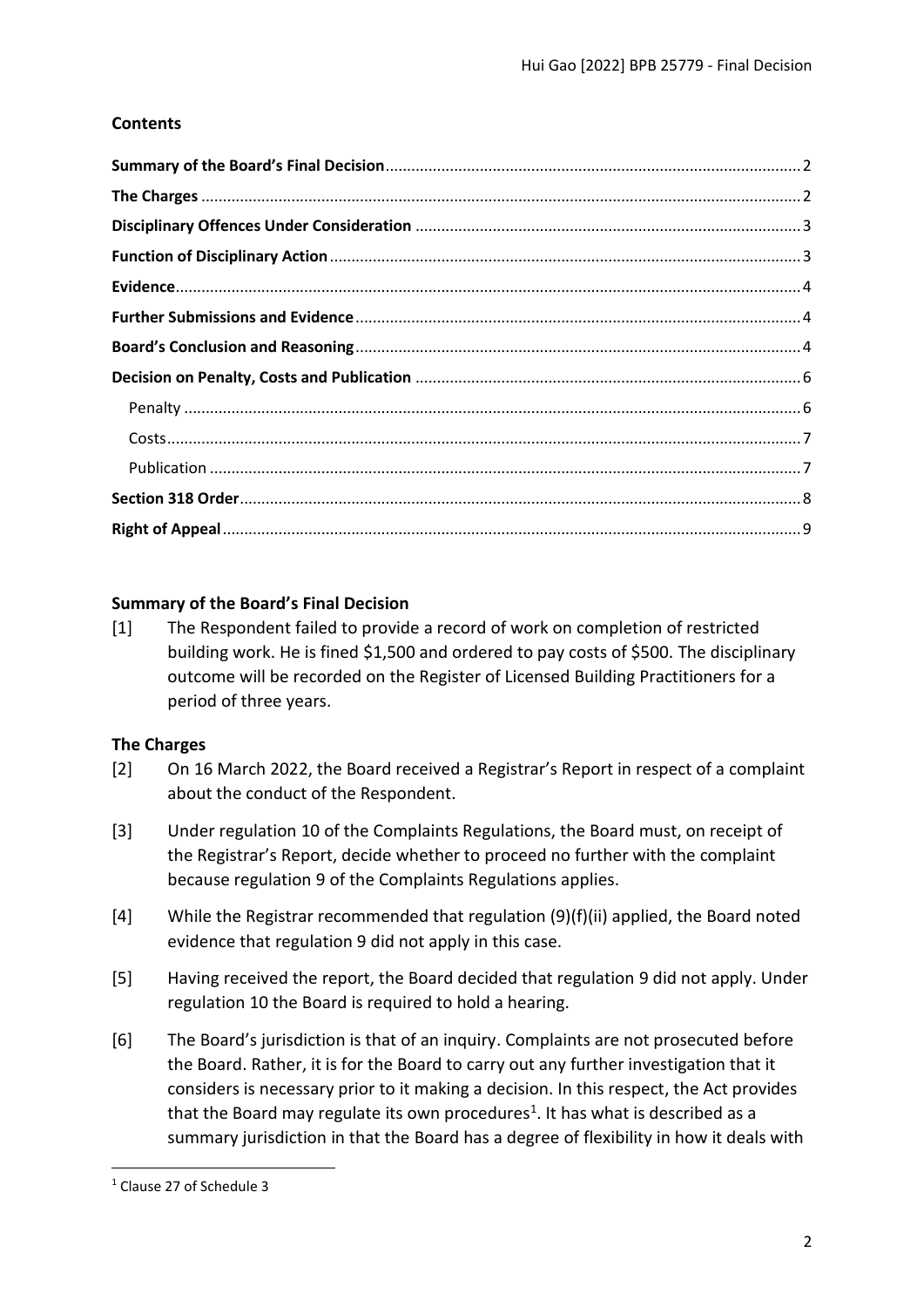matters; it retains an inherent jurisdiction beyond that set out in the enabling legislation<sup>2</sup>. As such, it may depart from its normal procedures if it considers doing so would achieve the purposes of the Act, and it is not contrary to the interests of natural justice to do so.

- [7] In this instance, the Board decided that a formal hearing was not necessary. The Board considered that there was sufficient evidence before it to allow it to make a decision on the papers.
- [8] The Board did, however, note that there may be further evidence in the possession of persons involved in the matter. To that end, it issued a draft Board decision. The Respondent was provided with an opportunity to comment on the Board's draft findings and to present further evidence prior to the Board making a final decision. If the Board had directed or the Respondent had requested an in-person hearing, then one would have been scheduled.

# <span id="page-2-0"></span>**Disciplinary Offences Under Consideration**

[9] On the basis of the Registrar's Report, the Respondent's conduct that the Board resolved to investigate was that the Respondent had failed, without good reason, in respect of a building consent that relates to restricted building work that he or she is to carry out (other than as an owner-builder) or supervise, or has carried out (other than as an owner-builder) or supervised, (as the case may be), to provide the persons specified in section 88(2) with a record of work, on completion of the restricted building work, in accordance with section 88(1) (s 317(1)(da)(ii) of the Act).

# <span id="page-2-1"></span>**Function of Disciplinary Action**

- [10] The common understanding of the purpose of professional discipline is to uphold the integrity of the profession. The focus is not punishment, but the protection of the public, the maintenance of public confidence and the enforcement of high standards of propriety and professional conduct. Those purposes were recently reiterated by the Supreme Court of the United Kingdom in *R v Institute of Chartered Accountants*  in England and Wales<sup>3</sup> and in New Zealand in Dentice v Valuers Registration Board<sup>4</sup>.
- [11] Disciplinary action under the Act is not designed to redress issues or disputes between a complainant and a respondent. In *McLanahan and Tan v The New Zealand Registered Architects Board, <sup>5</sup>* Collins J. noted that:

*"… the disciplinary process does not exist to appease those who are dissatisfied … . The disciplinary process … exists to ensure professional standards are maintained in order to protect clients, the profession and the broader community."*

<sup>2</sup> *Castles v Standards Committee No.* [2013] NZHC 2289, *Orlov v National Standards Committee 1* [2013] NZHC 1955

<sup>&</sup>lt;sup>3</sup> R v Institute of Chartered Accountants in England and Wales [2011] UKSC 1, 19 January 2011.

<sup>4</sup> [1992] 1 NZLR 720 at p 724

<sup>5</sup> [2016] HZHC 2276 at para 164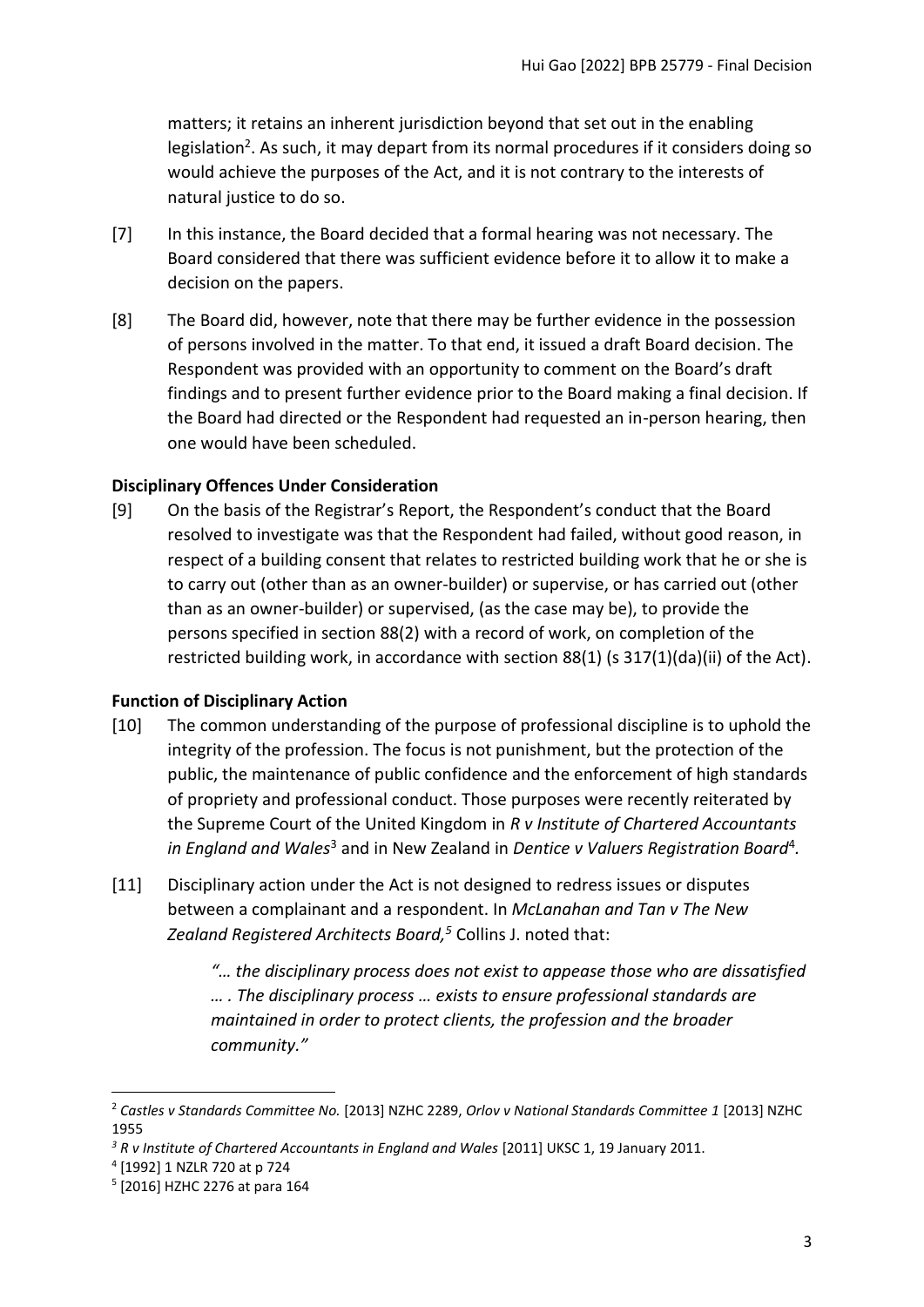# <span id="page-3-0"></span>**Evidence**

- [12] The Board must be satisfied on the balance of probabilities that the disciplinary offences alleged have been committed*<sup>6</sup>* . Under section 322 of the Act, the Board has relaxed rules of evidence that allow it to receive evidence that may not be admissible in a court of law.
- [13] The Respondent was engaged to carry out building work on a new residential building at [OMITTED] under a building consent. The building work undertaken was foundations which is restricted building work for which a record of work must be provided on completion.
- [14] The Respondent's building work started on or about August/September 2019 and, as stated in his written response, came to an end on or about mid December 2019. Upon request from [OMITTED], [OMITTED] sales agent "on behalf of the owner" on 2 June 2021, and after the complaint had been made in May 2021, the Respondent stated that he provided the record of work dated 7 May 2021, to [OMITTED], via email on 3 June 2021. According to the council file a record of work dated 7 May 2021 was received by the Territorial Authority on the 24 June 2021.

# <span id="page-3-1"></span>**Further Submissions and Evidence**

- [15] Following the Board issuing a draft decision, it received a submission from the Respondent on 22 March 2022.
- [16] The Respondent provided a further copy of his record of work dated 7 May 2021, an email from [OMITTED] dated 2 June 2021 and an explanation that *"there were some misunderstandings…Once they were raised and resolved, the ROW was re-sent to the owner*." The email provided suggested that the misunderstandings may have related to outstanding payments to the Respondent.
- [17] The Respondent did not dispute the work completion date of on or about mid-December 2019.

# <span id="page-3-2"></span>**Board's Conclusion and Reasoning**

- [18] The Board has decided that the Respondent **has** failed, without good reason, in respect of a building consent that relates to restricted building work that he or she is to carry out (other than as an owner-builder) or supervise, or has carried out (other than as an owner-builder) or supervised, (as the case may be), to provide the persons specified in section 88(2) with a record of work, on completion of the restricted building work, in accordance with section 88(1) (s 317(1)(da)(ii) of the Act) and **should** be disciplined
- [19] There is a statutory requirement under section 88(1) of the Building Act 2004 for a licensed building practitioner to provide a record of work to the owner and the territorial authority on completion of restricted building work<sup>7</sup>.

<sup>6</sup> *Z v Dental Complaints Assessment Committee* [2009] 1 NZLR 1

<sup>7</sup> Restricted Building Work is defined by the Building (Definition of Restricted Building Work) Order 2011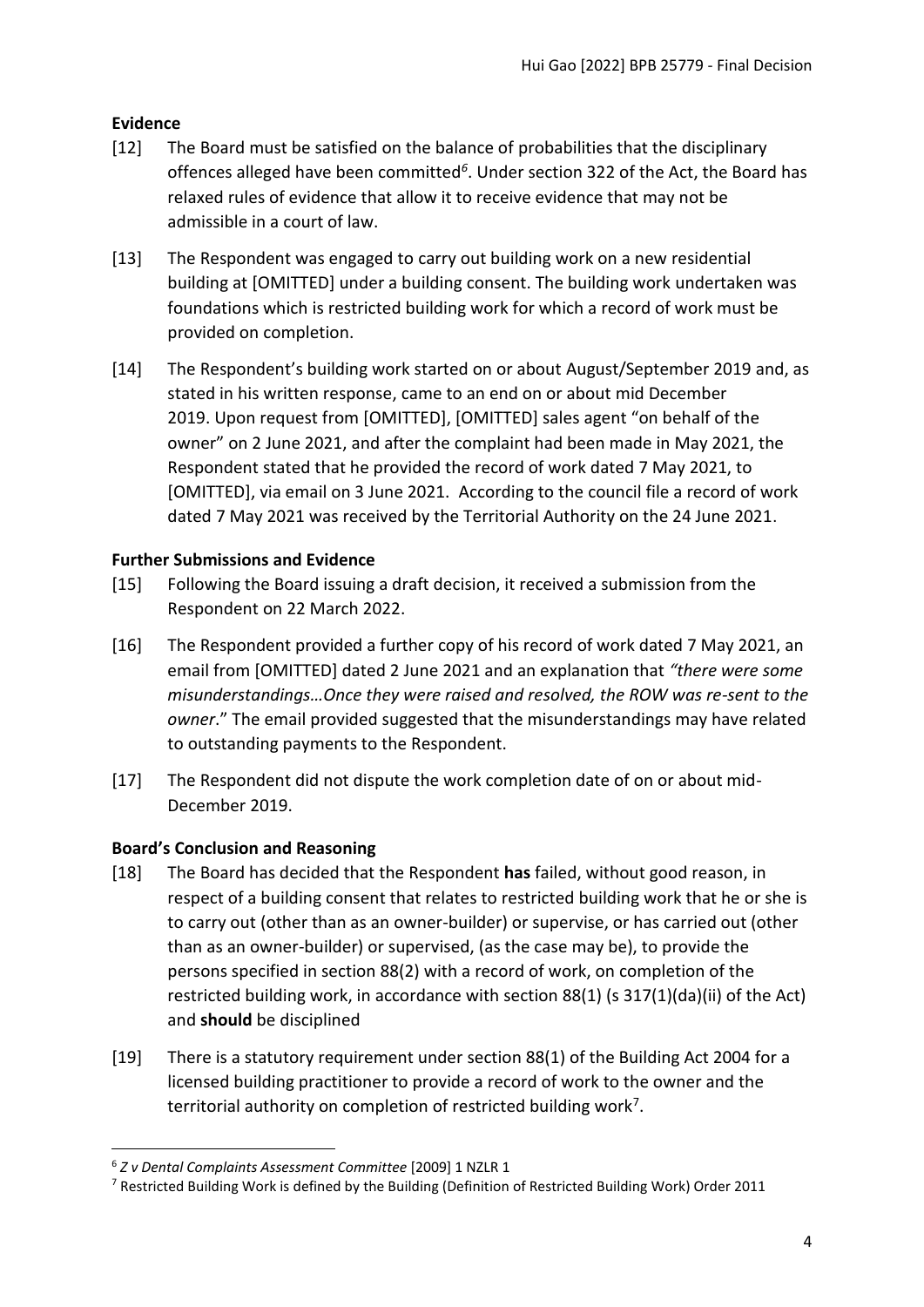- [20] Failing to provide a record of work is a ground for discipline under section 317(1)(da)(ii) of the Act. In order to find that ground for discipline proven, the Board need only consider whether the Respondent had "good reason" for not providing a record of work on "completion" of the restricted building work.
- [21] The Board discussed issues with regard to records of work in its decision C2-01170<sup>8</sup> and gave guidelines to the profession as to who must provide a record of work, what a record of work is for, when it is to be provided, the level of detail that must be provided, who a record of work must be provided to and what might constitute a good reason for not providing a record of work.
- [22] The starting point with a record of work is that it is a mandatory statutory requirement whenever restricted building work under a building consent is carried out or supervised by a licensed building practitioner (other than as an ownerbuilder). Each and every licensed building practitioner who carries out restricted building work must provide a record of work.
- [23] The statutory provisions do not stipulate a timeframe for the licenced person to provide a record of work. The provisions in section 88(1) simply states "on completion of the restricted building work …". As was noted by Justice Muir in Ministry of Business Innovation and Employment v Bell<sup>9</sup> "... the only relevant precondition to the obligations of a licenced building practitioner under s 88 is that he/she has completed their work".
- [24] As to when completion will have occurred is a question of fact in each case.
- [25] In most situations' issues with the provision of a record of work do not arise. The work progresses, and records of work are provided in a timely fashion. Completion occurred in December 2019. The Respondent did not dispute this date in his further submission to the Board. A record of work was not provided to the Territorial Authority until 24 June 2021. On this basis, the Board finds that the record of work was not provided on completion as required, and the disciplinary offence has been committed.
- [26] Section 317(1)(da)(ii) of the Act provides for a defence of the licenced building practitioner having a "good reason" for failing to provide a record of work. If they can, on the balance of probabilities, prove to the Board that one exists, then it is open to the Board to find that a disciplinary offence has not been committed. Each case will be decided by the Board on its own merits, but the threshold for a good reason is high.
- [27] The Respondent did not originally put forward any reason why the record of work was not provided upon completion of the work. In his further submission, the Respondent suggested there had been a misunderstanding, and there was an inference that this involved lack of payment. The Respondent seemed to believe that

<sup>&</sup>lt;sup>8</sup> Licensed Building Practitioners Board Case Decision C2-01170 15 December 2015

<sup>9</sup> [2018] NZHC 1662 at para 50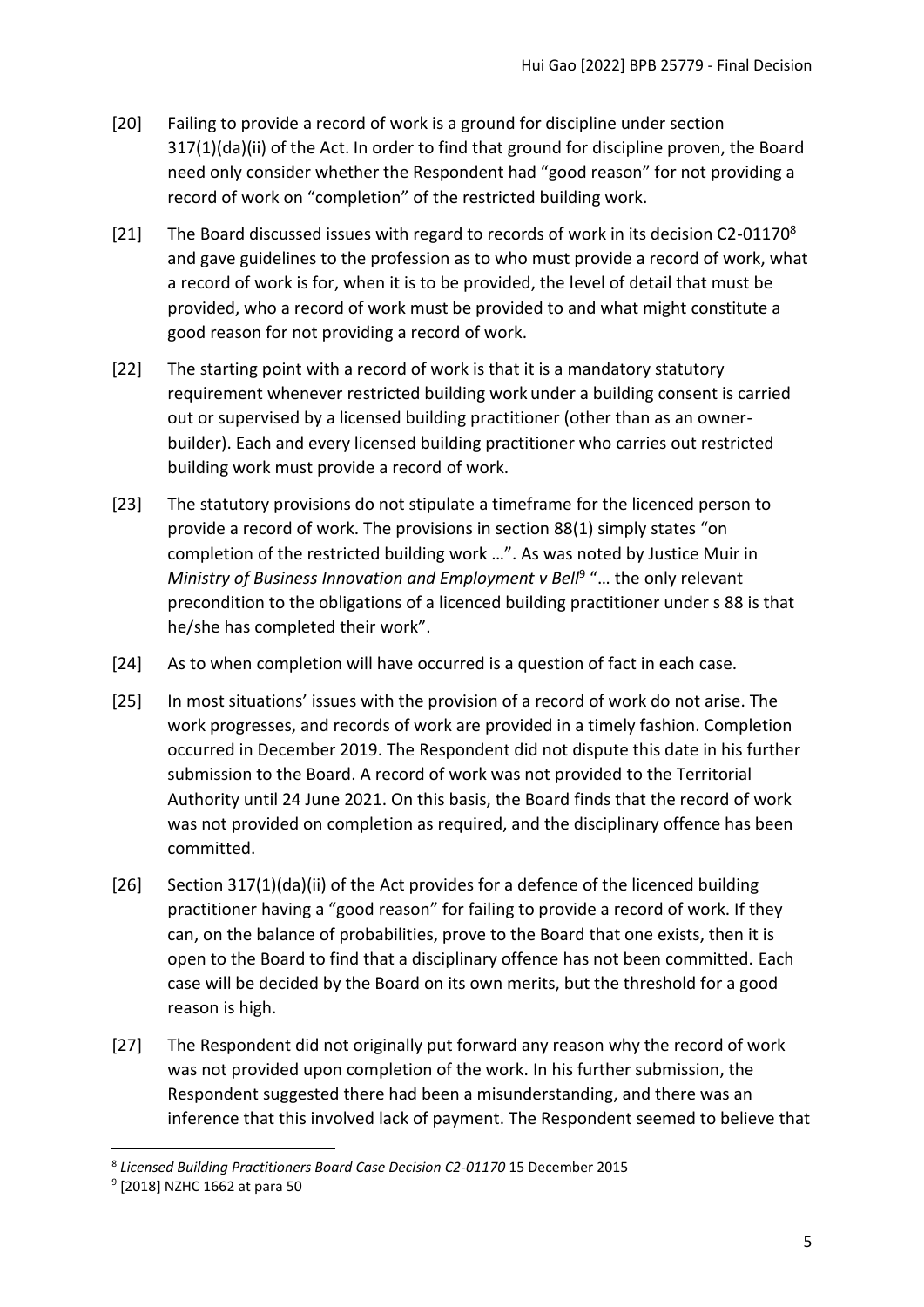as the record of work was finally provided, this resolved the issue. That is not the case. The Respondent's further submission does not provide a "good reason" for the record of work only being provided 18 months after completion of the work and only after a complaint to the Licensed Building Practitioners Board had been made.

- [28] The Board has repeatedly stated that a Record of Work is a statutory requirement, not a negotiable term of a contract. The requirement for it is not affected by the terms of a contract, nor by contractual disputes. Licensed building practitioners should now be aware of their obligations to provide them, and their provision should be a matter of routine.
- [29] The Respondent should also note that the requirement is on the licensed building practitioner to provide a record of work, not on the owner or territorial authority to demand one. He is required to act of his own accord and not wait for others to remind him of his obligations.

# <span id="page-5-0"></span>**Decision on Penalty, Costs and Publication**

- [30] Having found that one or more of the grounds in section 317 applies, the Board must, under section 318 of the Act<sup>i</sup>, consider the appropriate disciplinary penalty, whether the Respondent should be ordered to pay any costs and whether the decision should be published.
- [31] The matter was dealt with on the papers. Included was information relevant to penalty, costs and publication, and the Board decided to make indicative orders and give the Respondent an opportunity to provide further evidence or submissions relevant to the indicative orders.
- [32] In response to the Draft Decision the Respondent made no submission on penalty, costs or publication.

#### <span id="page-5-1"></span>**Penalty**

[33] The purpose of professional discipline is to uphold the integrity of the profession; the focus is not punishment, but the enforcement of a high standard of propriety and professional conduct. The Board does note, however, that the High Court in *Patel v Complaints Assessment Committee*<sup>10</sup> commented on the role of "punishment" in giving penalty orders stating that punitive orders are, at times, necessary to provide a deterrent and to uphold professional standards. The Court noted:

> *[28] I therefore propose to proceed on the basis that, although the protection of the public is a very important consideration, nevertheless the issues of punishment and deterrence must also be taken into account in selecting the appropriate penalty to be imposed.*

<sup>10</sup> HC Auckland CIV-2007-404-1818, 13 August 2007 at p 27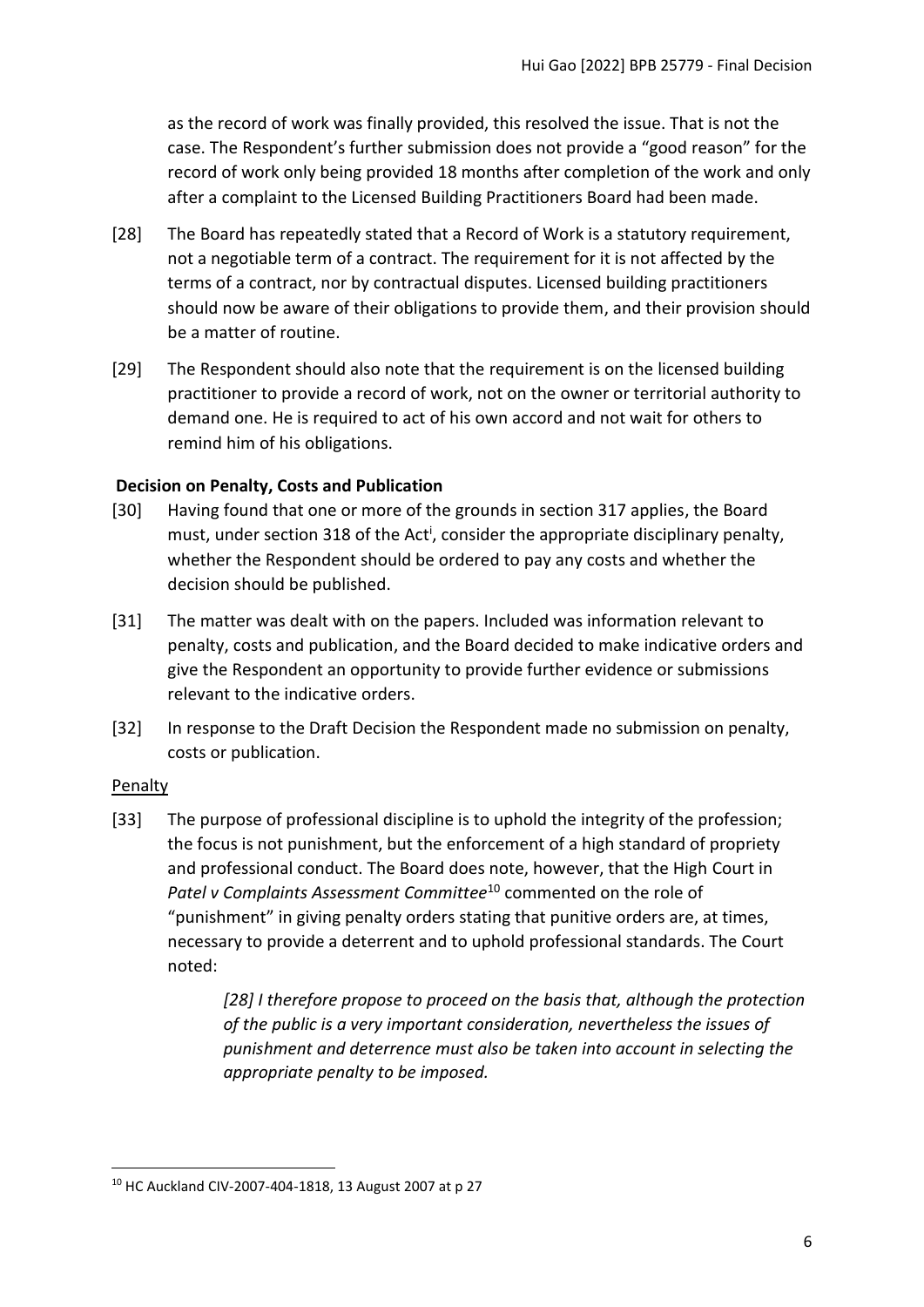- [34] The Board also notes that in *Lochhead v Ministry of Business Innovation and*  Employment,<sup>11</sup> the Court noted that whilst the statutory principles of sentencing set out in the Sentencing Act 2002 do not apply to the Building Act, they have the advantage of simplicity and transparency. The Court recommended adopting a starting point for a penalty based on the seriousness of the disciplinary offending prior to considering any aggravating and/or mitigating factors.
- [35] Record of work matters are at the lower end of the disciplinary scale. The Board's normal starting point for a failure to provide a record of work is a fine of \$1,500, an amount which it considers will deter others from such behaviour. There are no aggravating nor mitigating factors present. As such, the Board sees no reason to depart from the starting point. The fine is set at \$1,500.

### <span id="page-6-0"></span>**Costs**

- [36] Under section 318(4) the Board may require the Respondent "to pay the costs and expenses of, and incidental to, the inquiry by the Board."
- [37] The Respondent should note that the High Court has held that 50% of total reasonable costs should be taken as a starting point in disciplinary proceedings and that the percentage can then be adjusted up or down having regard to the particular circumstances of each case<sup>12</sup>.
- [38] In *Collie v Nursing Council of New Zealand*,<sup>13</sup> where the order for costs in the tribunal was 50% of actual costs and expenses, the High Court noted that:

*But for an order for costs made against a practitioner, the profession is left to carry the financial burden of the disciplinary proceedings, and as a matter of policy that is not appropriate.*

[39] The Board notes the matter was dealt with on the papers. There have, however, been costs incurred investigating the matter, producing the Registrar's Report and in the Board making its decision. The costs have been less than those that would have been incurred had a full hearing been held. As such, the Board will order that costs of \$500 be paid by the Respondent. The Board considers that this is a reasonable sum for the Respondent to pay toward the costs and expenses of, and incidental to, the inquiry by the Board.

#### <span id="page-6-1"></span>**Publication**

[40] As a consequence of its decision, the Respondent's name and the disciplinary outcomes will be recorded in the public register maintained as part of the Licensed Building Practitioners' scheme as is required by the  $Act^{14}$ . The Board is also able,

<sup>12</sup> *Cooray v The Preliminary Proceedings Committee* HC, Wellington, AP23/94, 14 September 1995, *Macdonald v Professional Conduct Committee,* HC, Auckland, CIV 2009-404-1516, 10 July 2009, *Owen v Wynyard* HC, Auckland, CIV-2009-404-005245, 25 February 2010.

<sup>11</sup> 3 November 2016, CIV-2016-070-000492, [2016] NZDC 21288

<sup>13</sup> [2001] NZAR 74

<sup>14</sup> Refer sections 298, 299 and 301 of the Act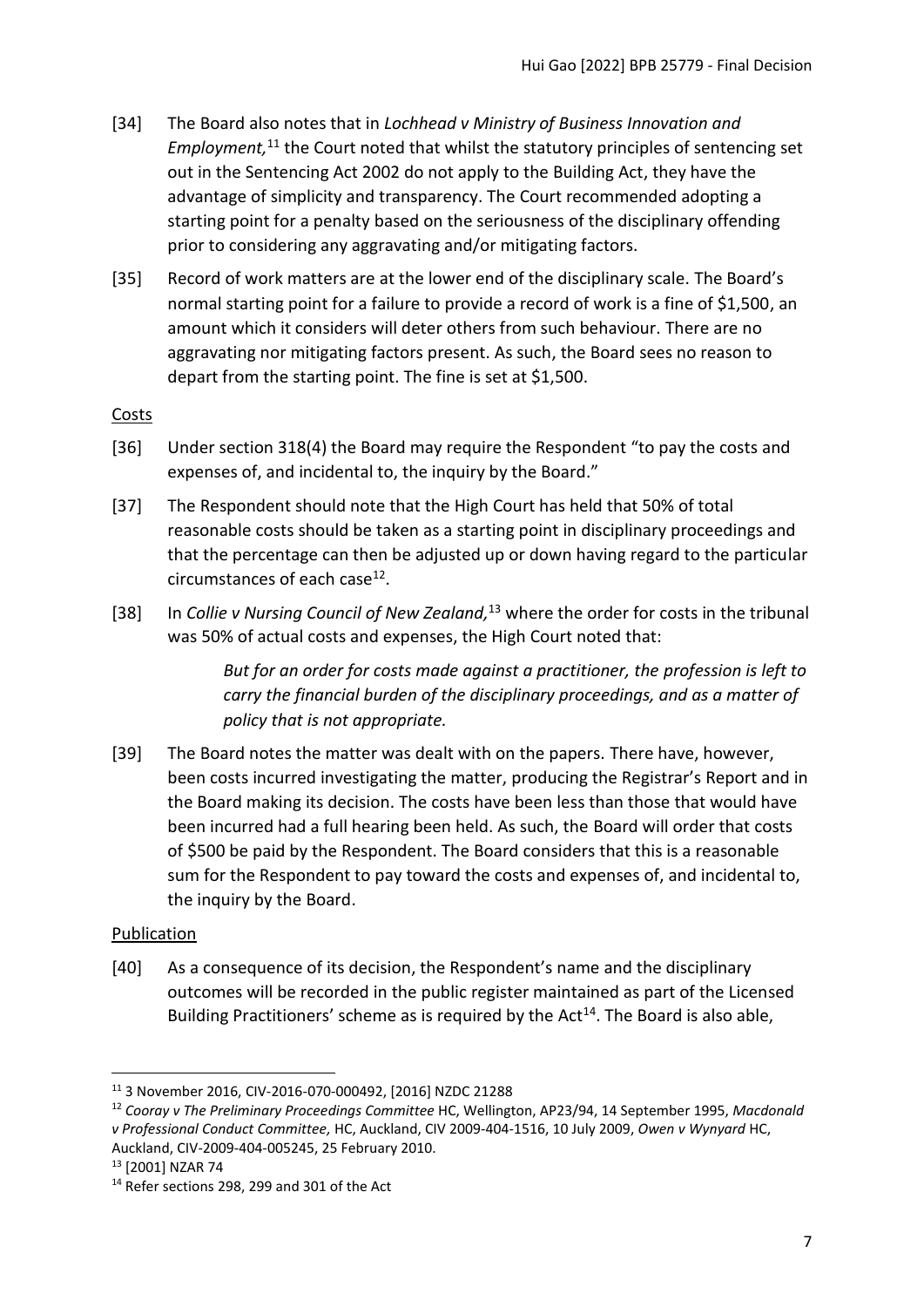under section 318(5) of the Act, to order publication over and above the public register:

*In addition to requiring the Registrar to notify in the register an action taken by the Board under this section, the Board may publicly notify the action in any other way it thinks fit.*

- [41] As a general principle, such further public notification may be required where the Board perceives a need for the public and/or the profession to know of the findings of a disciplinary hearing. This is in addition to the Respondent being named in this decision.
- [42] Within New Zealand, there is a principle of open justice and open reporting which is enshrined in the Bill of Rights Act 1990<sup>15</sup>. The Criminal Procedure Act 2011 sets out grounds for suppression within the criminal jurisdiction<sup>16</sup>. Within the disciplinary hearing jurisdiction, the courts have stated that the provisions in the Criminal Procedure Act do not apply but can be instructive<sup>17</sup>. The High Court provided guidance as to the types of factors to be taken into consideration in *N v Professional Conduct Committee of Medical Council<sup>18</sup> .*
- [43] The courts have also stated that an adverse finding in a disciplinary case usually requires that the name of the practitioner be published in the public interest<sup>19</sup>. It is, however, common practice in disciplinary proceedings to protect the names of other persons involved as naming them does not assist the public interest.
- [44] Based on the above, the Board will not order further publication.

# <span id="page-7-0"></span>**Section 318 Order**

- [45] For the reasons set out above, the Board directs that:
	- **Penalty: Pursuant to section 318(1)(f) of the Building Act 2004, the Respondent is ordered to pay a penalty of \$1500.**
	- **Costs: Pursuant to section 318(4) of the Act, the Respondent is ordered to pay costs of \$500 (GST included) towards the costs of, and incidental to, the inquiry of the Board.**
	- **Publication: The Registrar shall record the Board's action in the Register of Licensed Building Practitioners in accordance with section 301(l)(iii) of the Act.**

**In terms of section 318(5) of the Act, there will not be action taken to publicly notify the Board's action, except for the note in the Register and the Respondent being named in this decision.**

 $18$  ibid

<sup>&</sup>lt;sup>15</sup> Section 14 of the Act

<sup>&</sup>lt;sup>16</sup> Refer sections 200 and 202 of the Criminal Procedure Act

<sup>17</sup> *N v Professional Conduct Committee of Medical Council* [2014] NZAR 350

<sup>19</sup> Kewene v Professional Conduct Committee of the Dental Council [2013] NZAR 1055